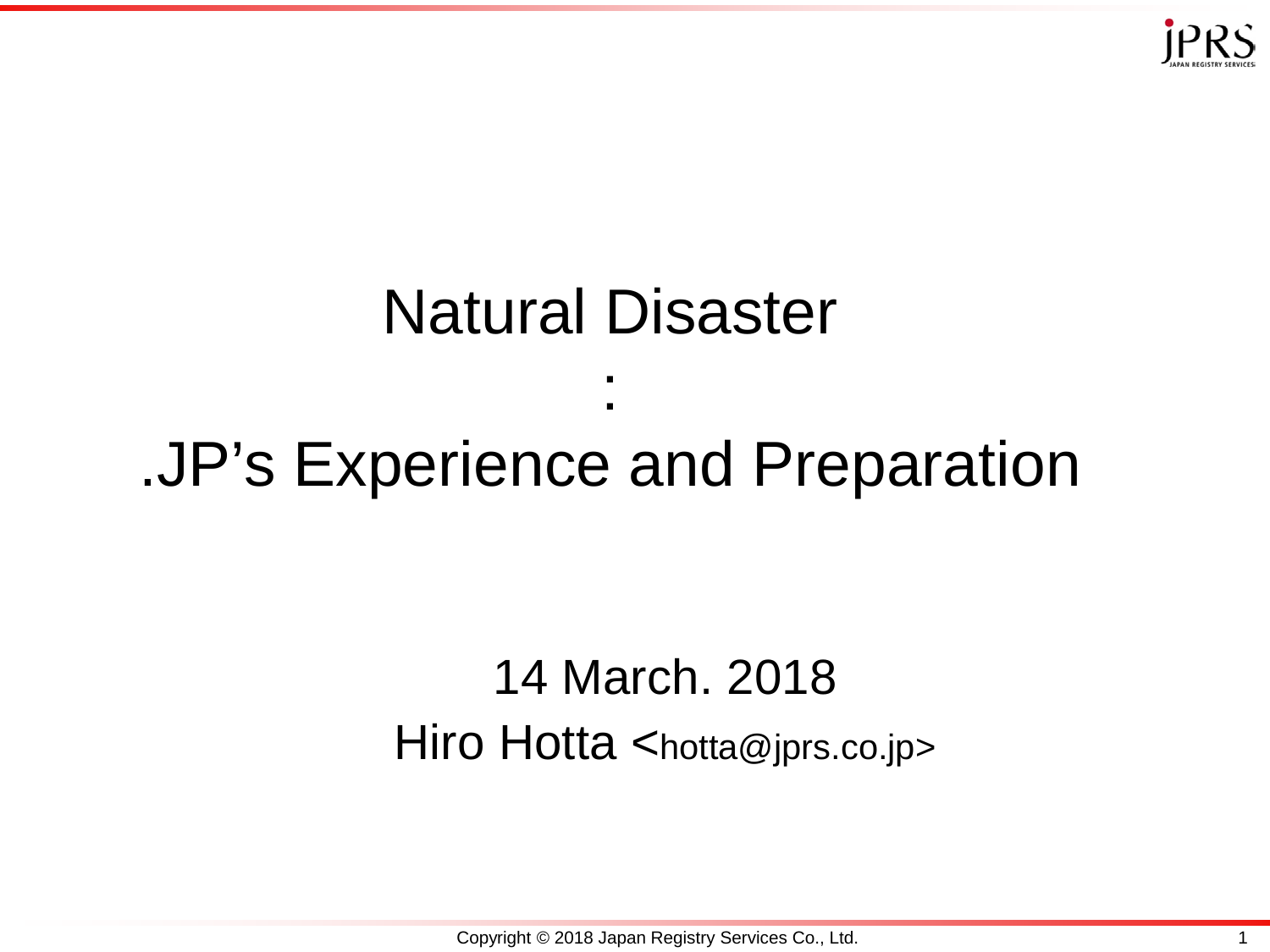

#### Where's Japan

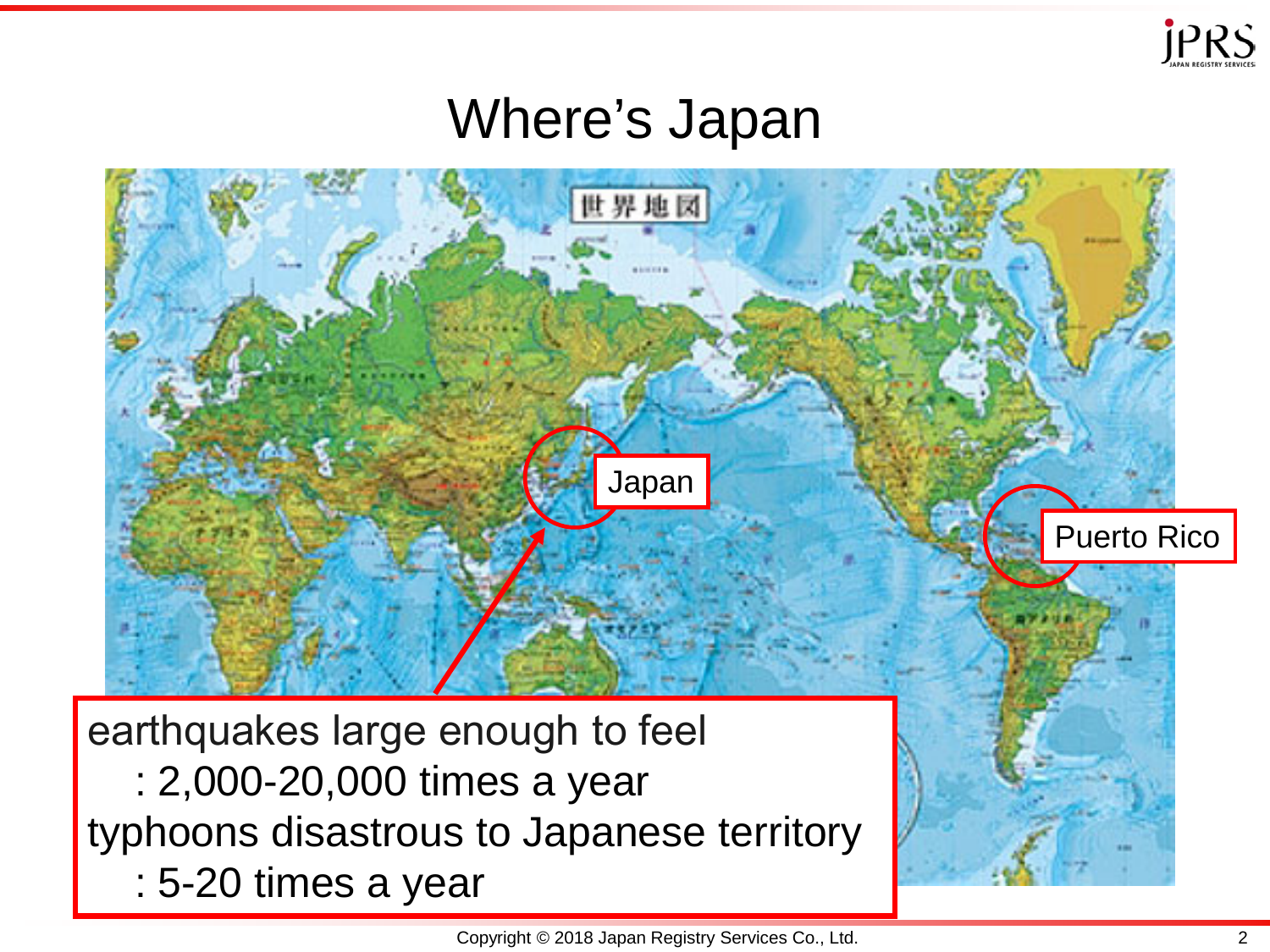

#### Natural Disasters in Japan



Earthquake : January, 1995 6,500 dead, 44,000 wounded, 640,000 houses broken

> Typhoon : September, 2015 40 dead, 80 wounded, 7,500 houses broken

> > Earthquake : April, 2016 258 dead, 2,800 wounded, 195,000 houses broken

> > > Heavy rain : July, 2017 41 dead, 21 wounded, 1400 houses broken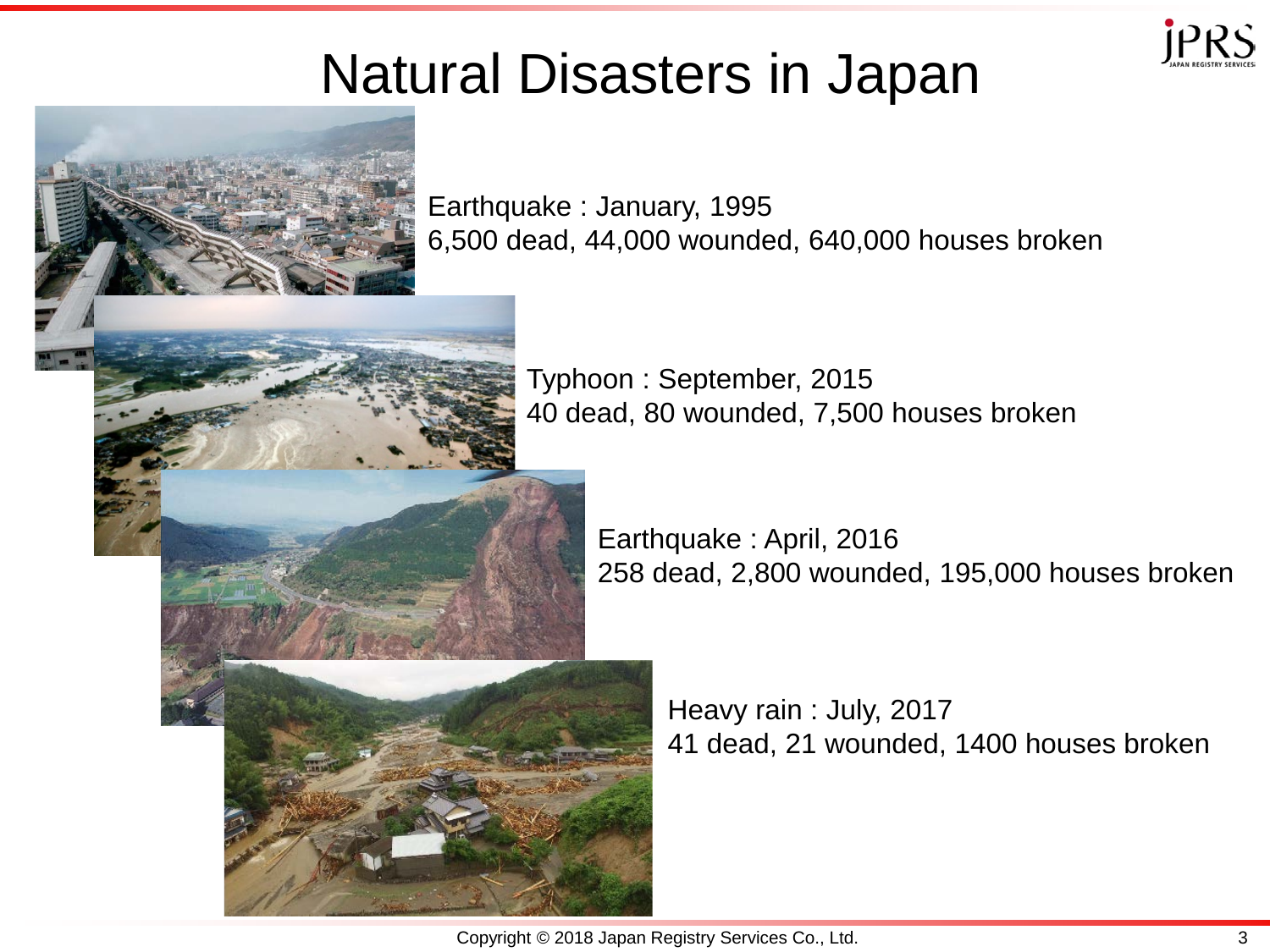

#### the Great East Japan Earthquake and Tsunami in March 2011



Copyright © 2018 Japan Registry Services Co., Ltd. 4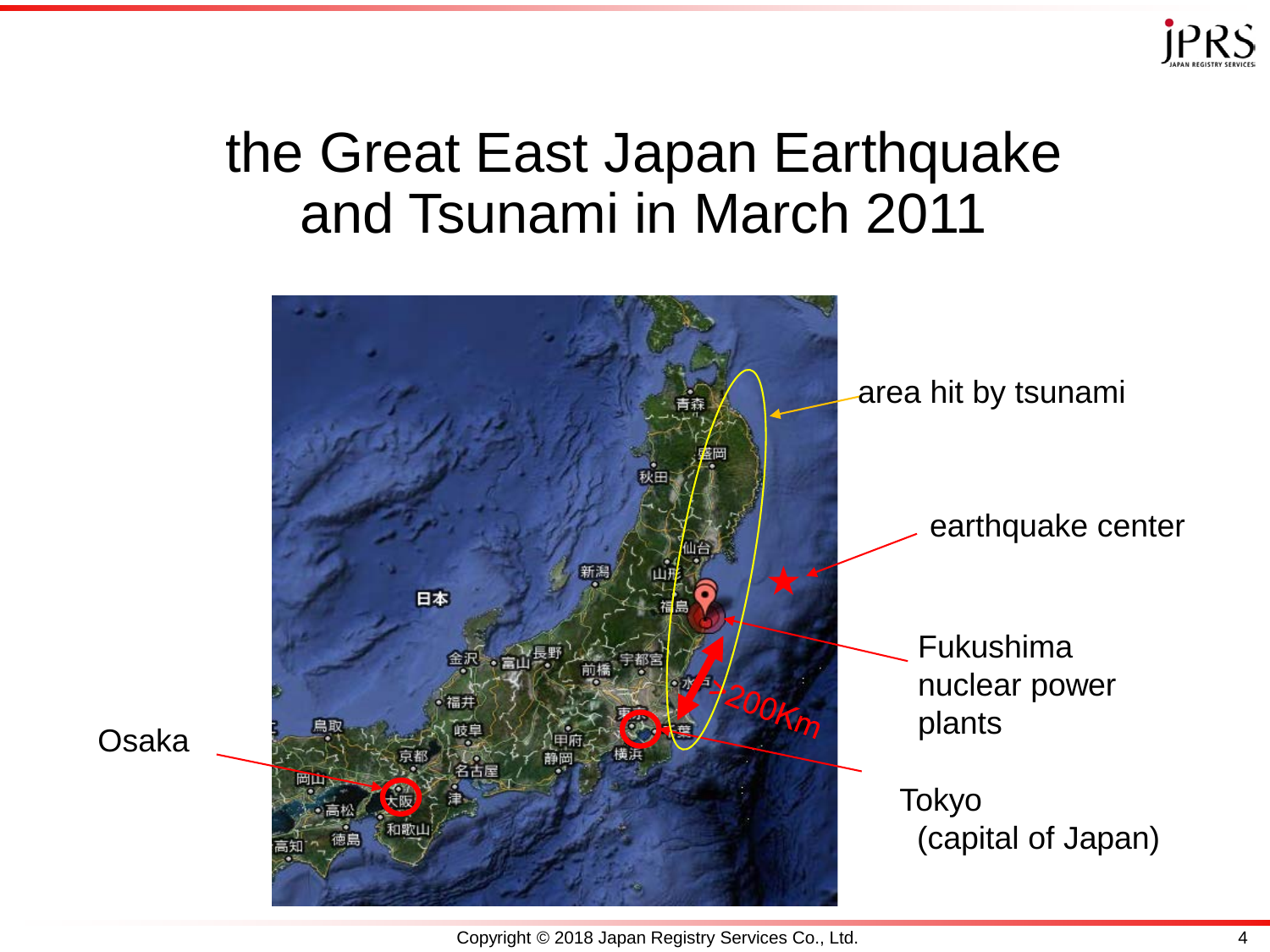

## What happened

- Earthquake
	- Friday, March 11, 2011 14:46 JST
	- magnitude scale 9.0
	- buildings collapsed by quakes, buildings slanted by land liquefaction, roads/railroads severed, lifelines severed, ...
- Tsunami
	- $-$  height  $\sim$ 9 meters on the sea
	- ran up land slopes to 30-40 meters high
	- $\rightarrow$  nearly 20,000 dead or missing
- Nuclear power plants disaster
	- nuclear power plants were intensely hit by earthquake and tsunami
	- plants broken and radiation leaked
	- power shortage
		- no traffic lights even in some parts of Tokyo area
		- planned blackout several hours a day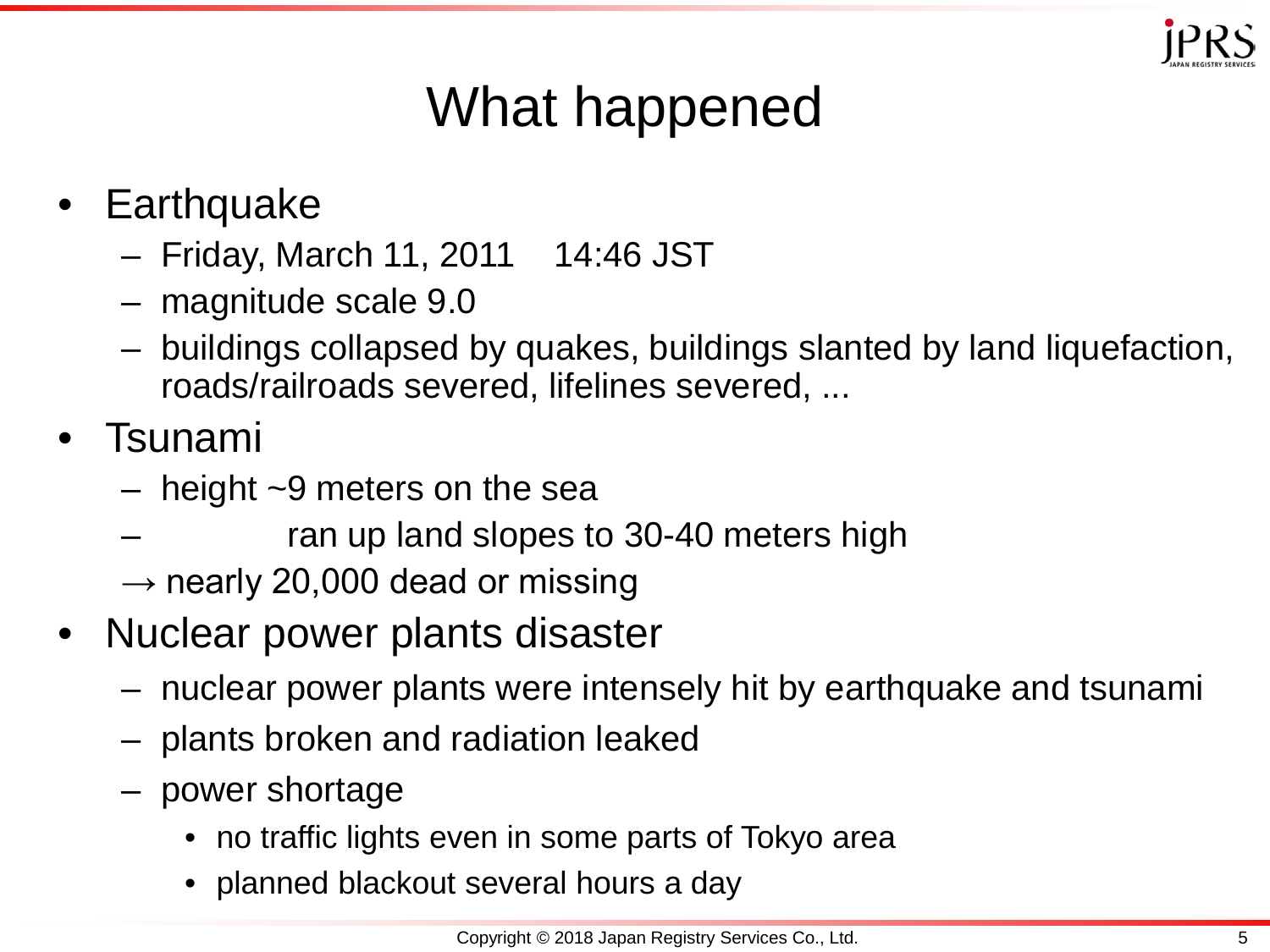

## Difficulties experienced – "people" aspects

- On the day of earthquake
	- some facilities/goods in the office and machine rooms were broken or fell down by the earthquake
		- fortunately, none of our employees injured
	- not easy to spot all employees
		- some were out of office
		- phones (fixed line, mobile, Internet) were heavily congested and lines/waves couldn't be grabbed by users
		- staff-safety-check service purchased for this kind of emergency didn't work (because of communication congestion!)
	- employees couldn't go back home after earthquake
		- public transportation halted their operation because they had to do thorough safety checkups after an intense earthquake
		- road congestion because many people tried to get home by cars as public transportation systems were not available
		- 30-40 employees stayed overnight with blankets and sleeping bags (over 120,000 people couldn't travel home in Tokyo area)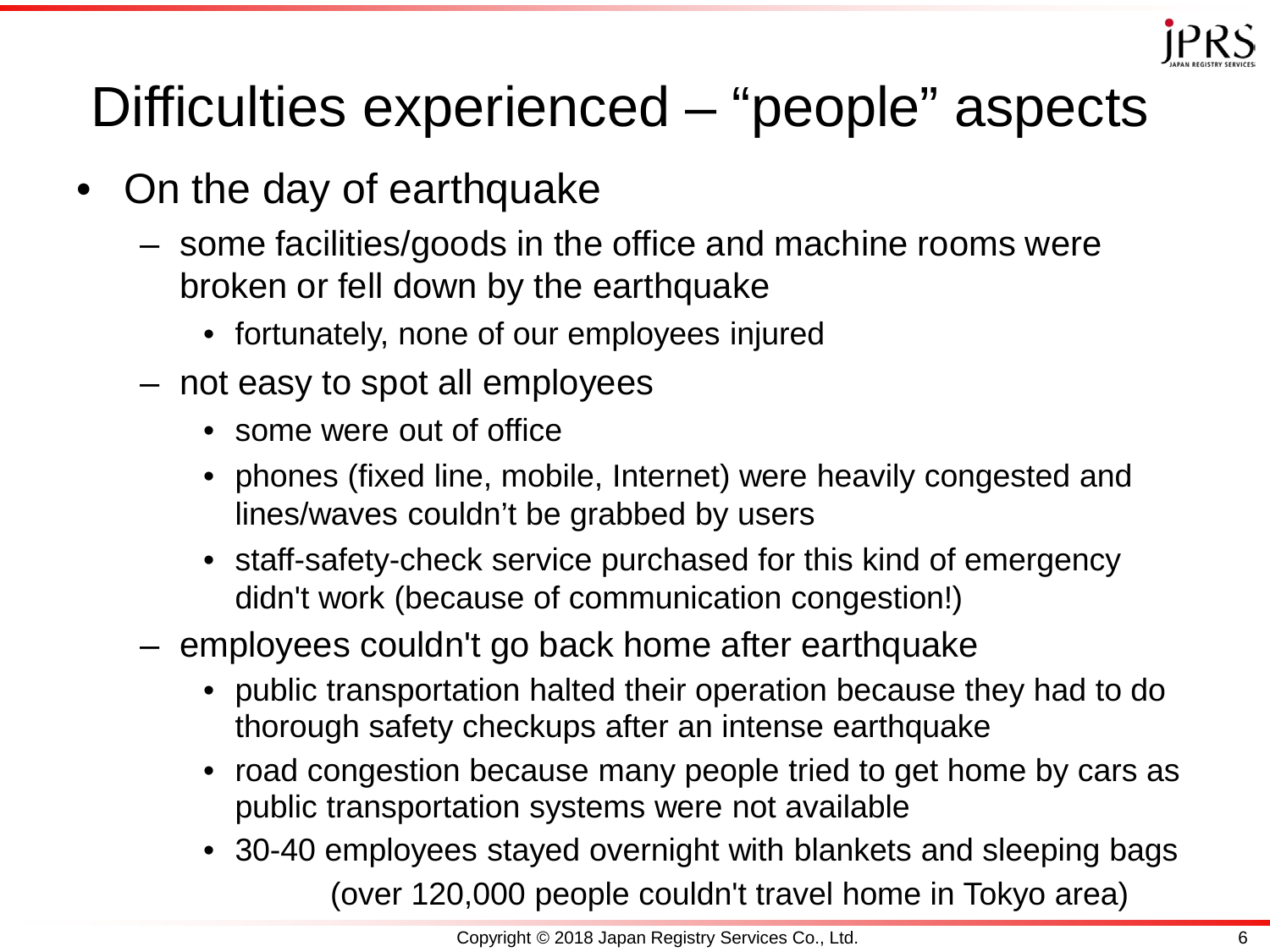

## Difficulties experienced – "people" aspects *– cont.*

- on the day of earthquake *– cont.*
	- foods/drinks in market stores or convenience stores were sold out
	- employees couldn't sleep well in frequent aftershocks
		- To take their minds off the fear, beer, wine, DVDs were of much help even in the office
- for several days after the earthquake
	- not all the public transportation services were back to normal
	- planned blackout was executed, rotating among designated areas
		- employees living in designated areas were directed to work from home
		- employees who need to work in the office were directed to come to the office but back home early during daylight time
	- the ministry directs people to stay home as far as possible in order for them to avoid troubles and save electric power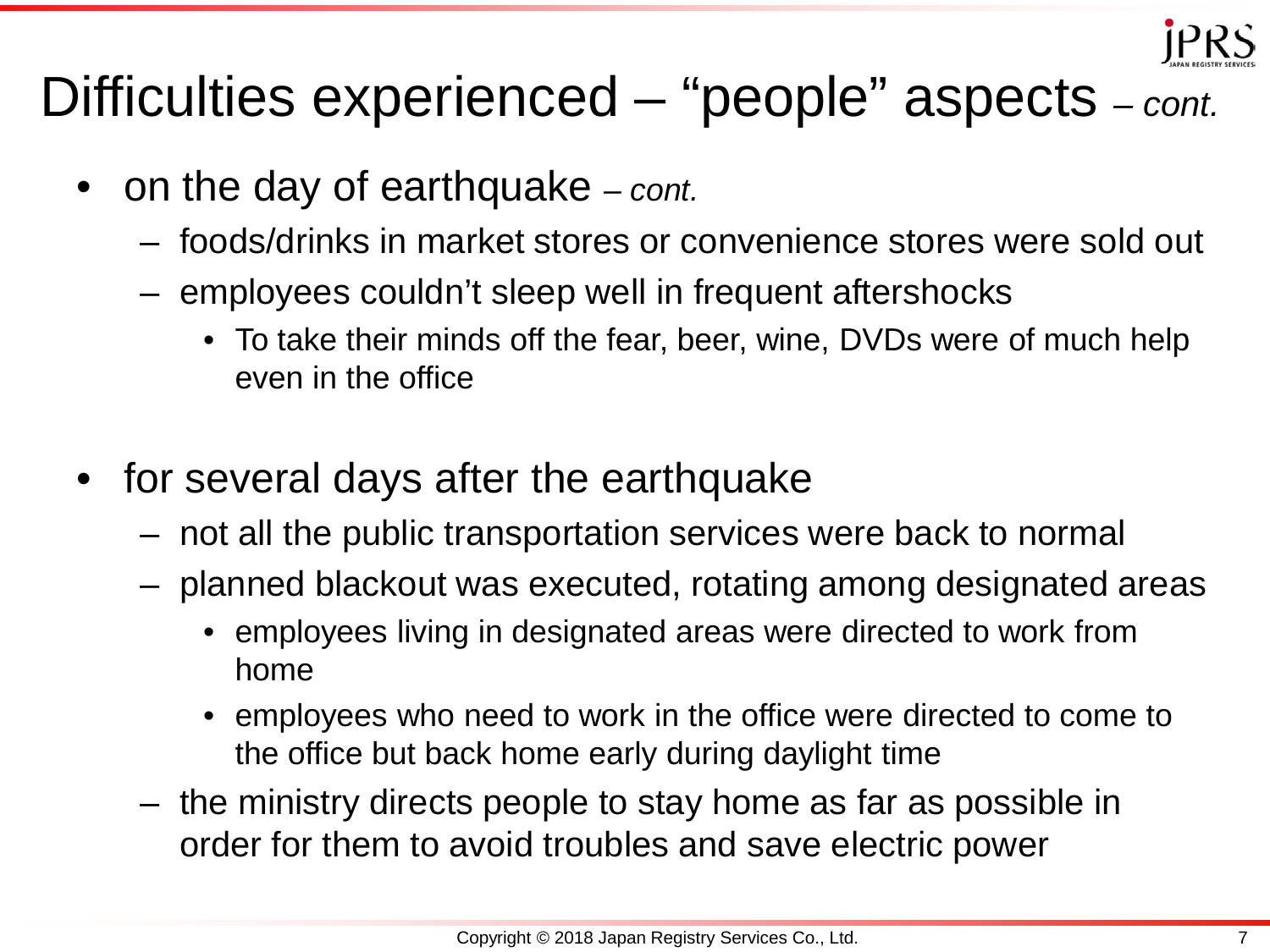

#### Difficulties – "service" aspects

- on the day of earthquake
	- all sorts of problem-finding must be done immediately
		- safety in the office
		- continuity of the service
			- DNS, WHOIS, registry system, office system, ...
			- servers in the office, servers in data centers, NOC function, ...
		- => fortunately, JP services were not disrupted
		- => some office facilities got damages
- during several days after the earthquake
	- decide how domain names should be handled (=relief)
		- people (registrants / registrars) in the disaster-affected area may not be able to renew their domain names
		- such domain names were automatically renewed with no charge
		- announce to the public was not done, only through registrars
			- some registrars could not extend the above relief to their registrants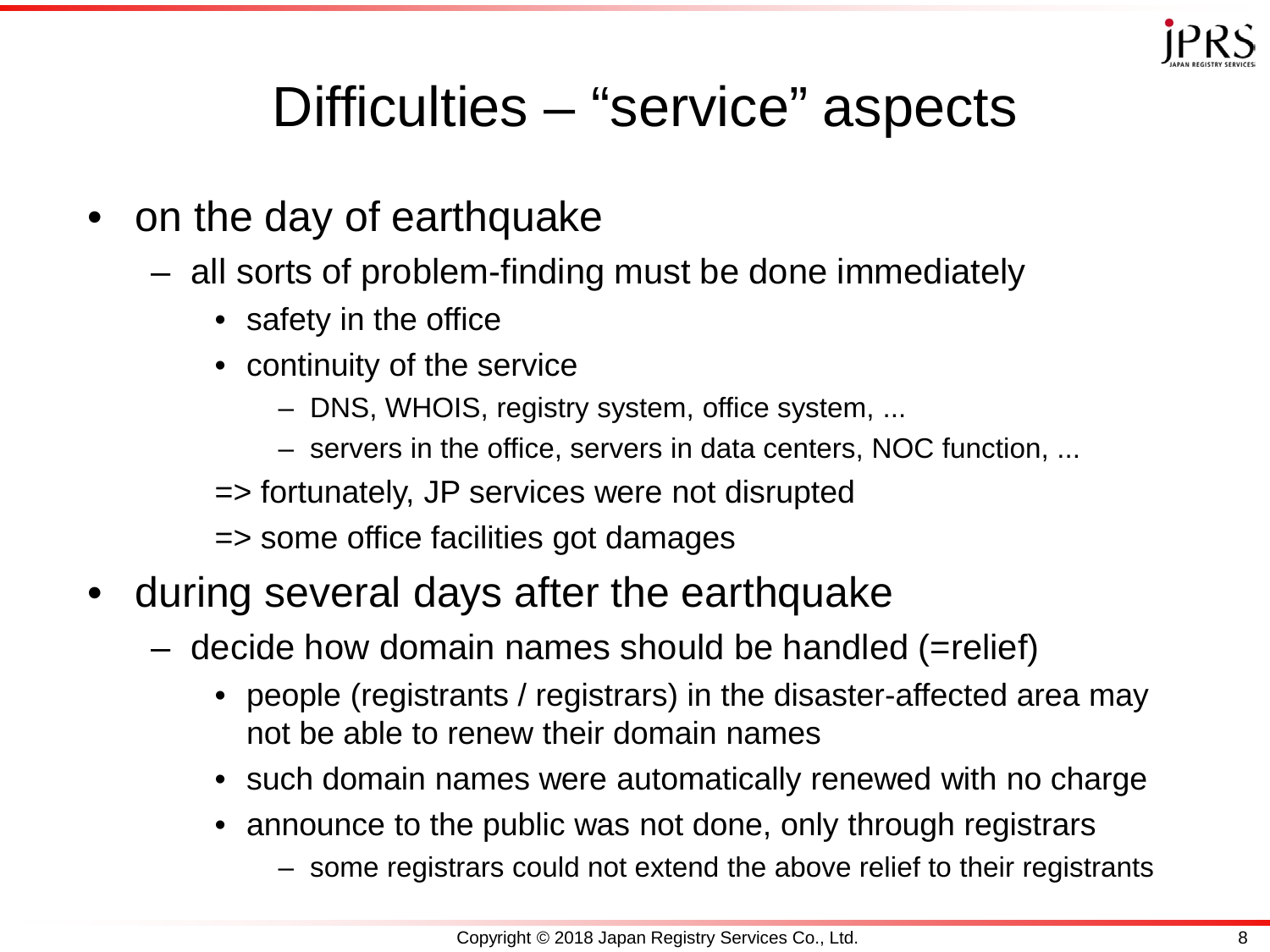

## Preparing ourselves

- Pocket-manual for all employees
	- evacuation, safety check, …
	- whom/what/how you should report
	- how to manually unlock electrically locked doors, to unlock electrically locked safety boxes, ...
	- brief manuals within smartphone & on paper
- Survival kit
	- food/water/gloves/helmet/…for every employee + more
	- sleeping bags/radios/flush lights/… for office stayers
- Basic drills
	- periodical evacuation drills
	- periodical emergency messaging drills
		- Email or SMS addresses are often changed but not reported to the manager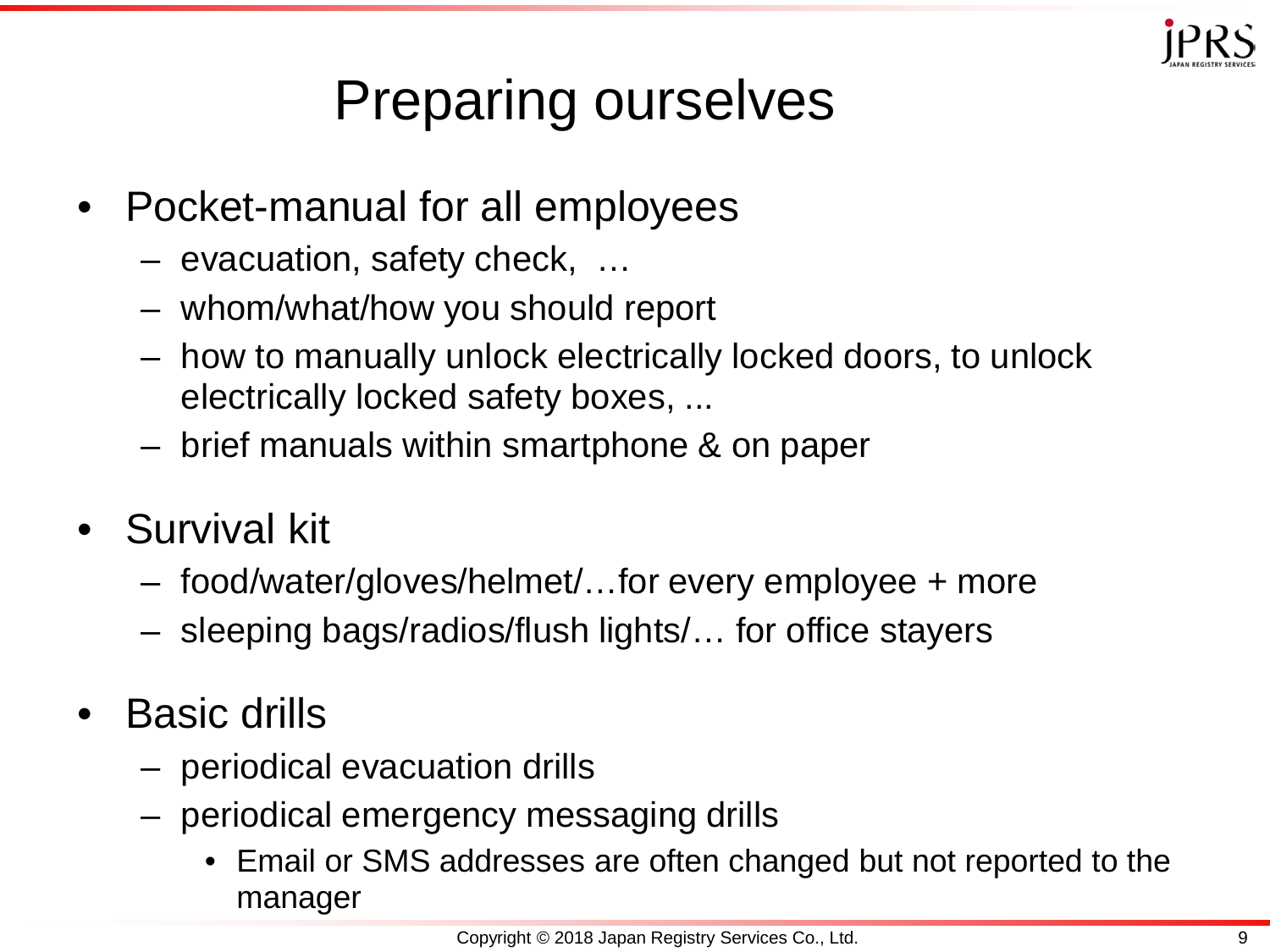

## Preparing ourselves *– cont.*

- For organizational initial decision
	- set basic priorities to
		- functions to survive
		- who are going to do what
- Basic criteria for
	- making employees go home
	- selecting and making employees to come to office
	- treating visitors who happen to be in our office
- Emergency communication tool
	- smartphone + G Suite
	- for all employees, e-mail accounts under a TLD other than .JP
	- for each operation site, a satellite phone

– …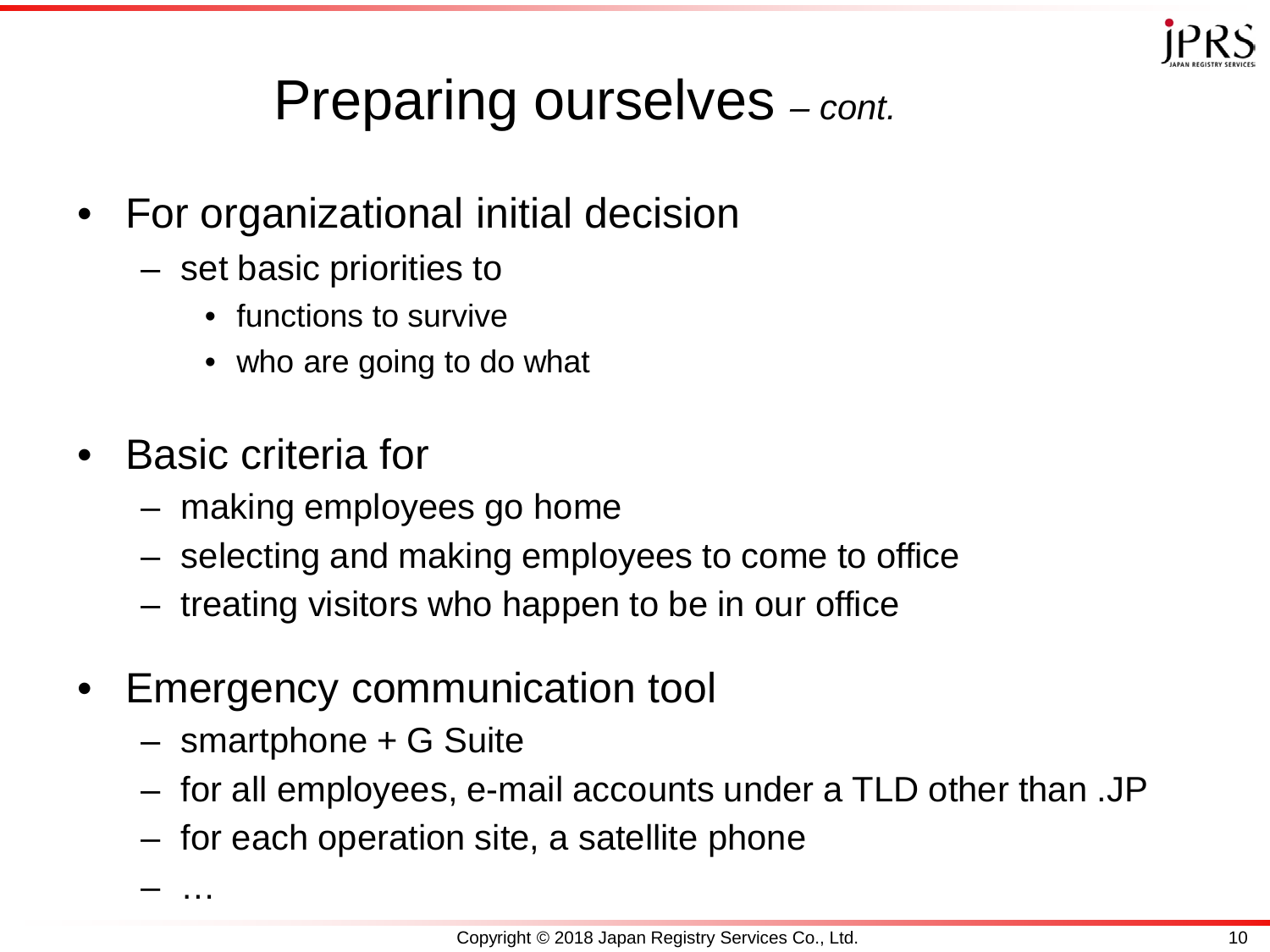

## Preparing ourselves *– cont.*

- Remote work environment
	- software on PC
	- shared data on the network
	- scheme to manage remote staffs
- Disaster Recovery sites
	- Tokyo and Osaka (500Km away)
	- both systems and staffs
	- periodical drills to switch the active site
- Anycast DNS servers within regional big ISP networks
	- Experimental research
- Crisis Management Committee
	- Planning and handling all the above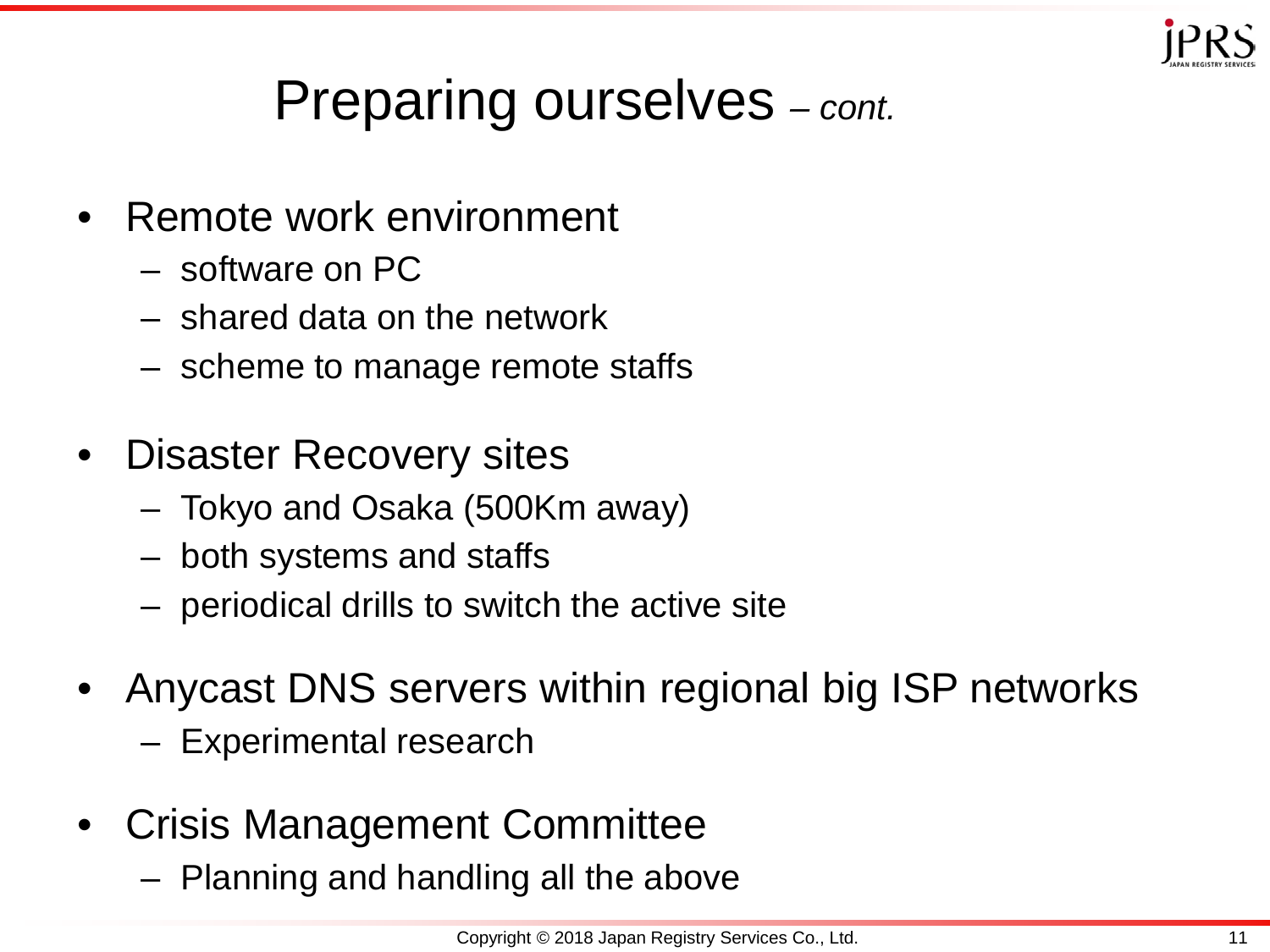

#### 3-day survival kit is stored under each employee's desk



under my desk

- fully clear to hide my body
- storage with 3-day survival kit

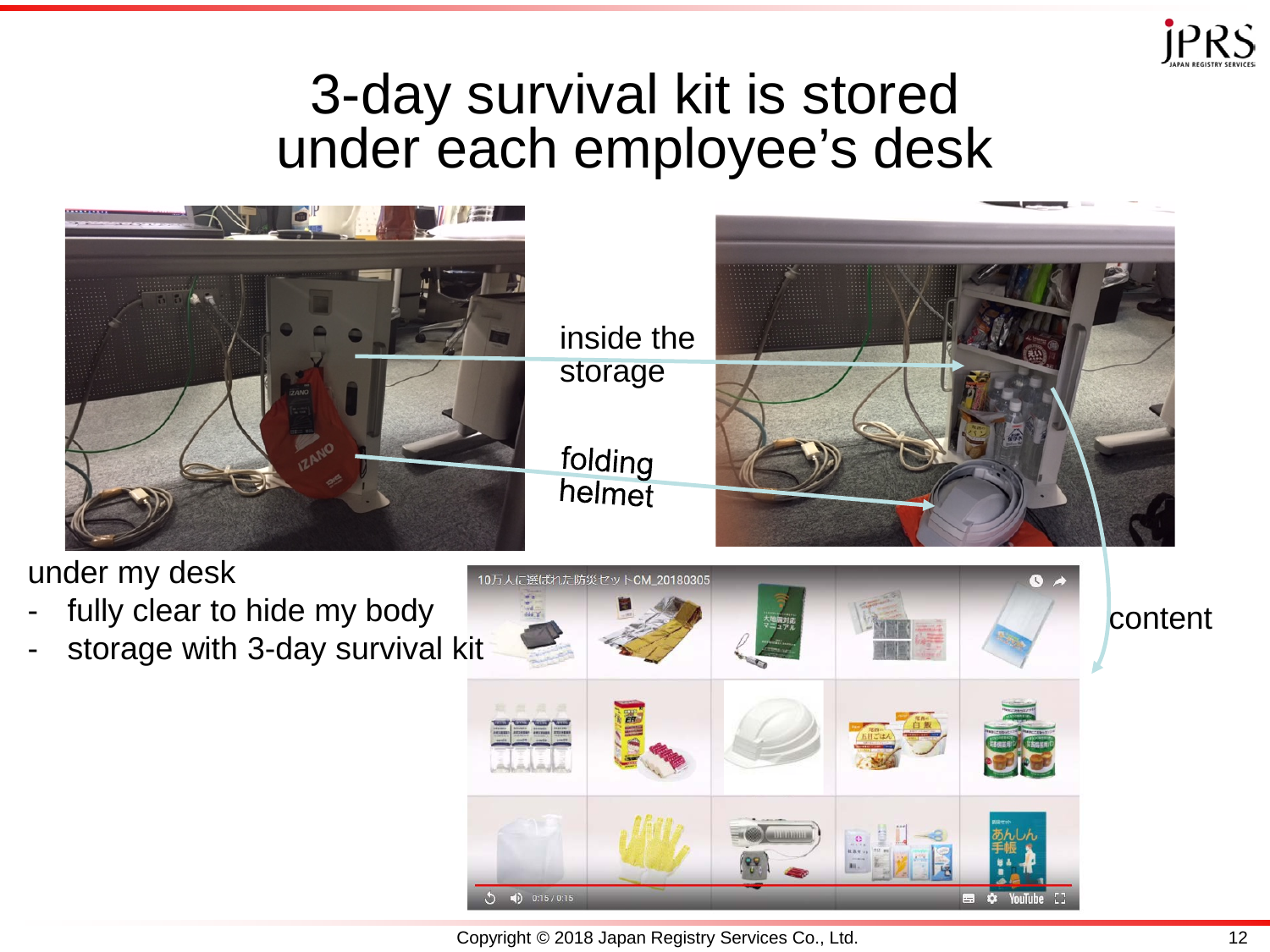

#### Anycast DNS servers within regional big ISP networks

- Joint research effort with 8 domestic ISPs
	- those ISPs are provided by regional electric power companies (or affiliates)
	- their area coverage don't overlap and collectively cover the whole Japan
- This collaboration will make JP DNS survive even when many parts of Japan are in trouble due to natural disaster